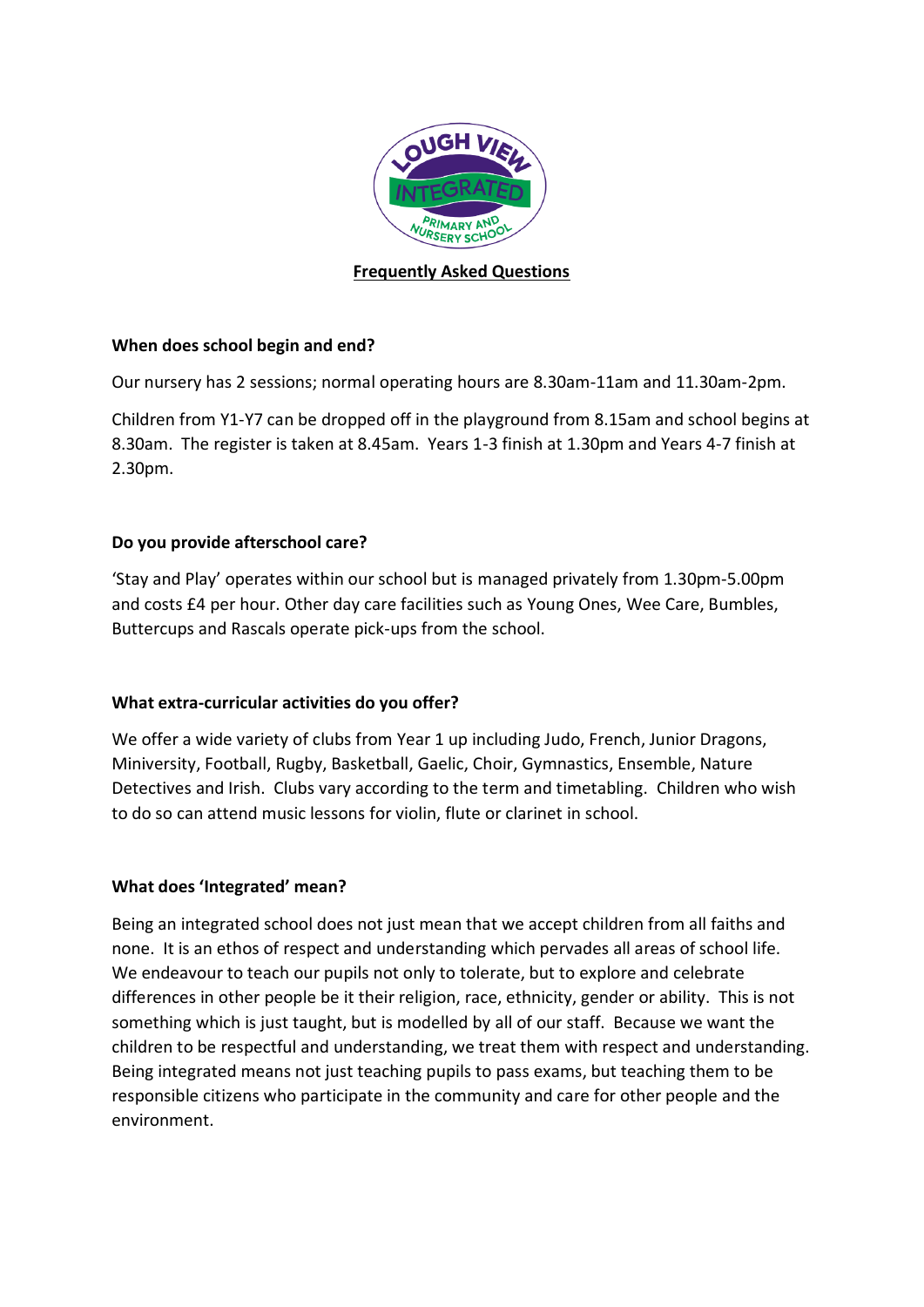### **Do you teach religion?**

By law all schools in Northern Ireland must demonstrate a Christian Ethos. We do this by teaching our children about morality. We observe and celebrate the main Christian festivals. Every year group learns about a different world religion as well as key stories from the bible. All religion is taught in the context of being what some people believe, but not as a 'Fact'. Children are encouraged to share their own family's beliefs or ideologies. We have frequent visitors to school from different religious and non-religious organisations who talk to the children about their belief system.

Children of the Catholic faith are offered the opportunity to receive the sacraments of First Reconciliation, First Communion and Confirmation, however there is no obligation to do so. The preparation for this is done separately from the rest of the children in the class.

## **Which schools do pupils move on to?**

The majority of our pupils move to Lagan College, with whom we enjoy a close working relationship. As our catchment area is wide, our pupils move to a wide variety of schools including Grosvenor, Wellington College, Aquinas, Our Lady and St Patrick's College Knock, RBAI, Victoria and Methody.

#### **Is my child likely to get in?**

Yes. We have 52 places available in our nursery and 58 places in Year 1. The vast majority of parents who choose Lough View are successful in gaining a place.

## **Why do I need to specify my child's religion on the form?**

In order to maintain a balance, integrated schools aim to select 40% Catholic applicants, 40% Protestant applicants and 20% from other or none. This ensures the necessary diversity that allows our schools to be such special places.

## **My child has parents from 2 different faiths. Which should I select on the form?**

This is a personal choice for your family, we will not advise you which faith to select as it is your choice. Once your child has been admitted to the school this will have no bearing on their education, unless you opt for them to receive the Catholic Sacraments.

## **I would like my child to use the school bus service. Does it go past my house?**